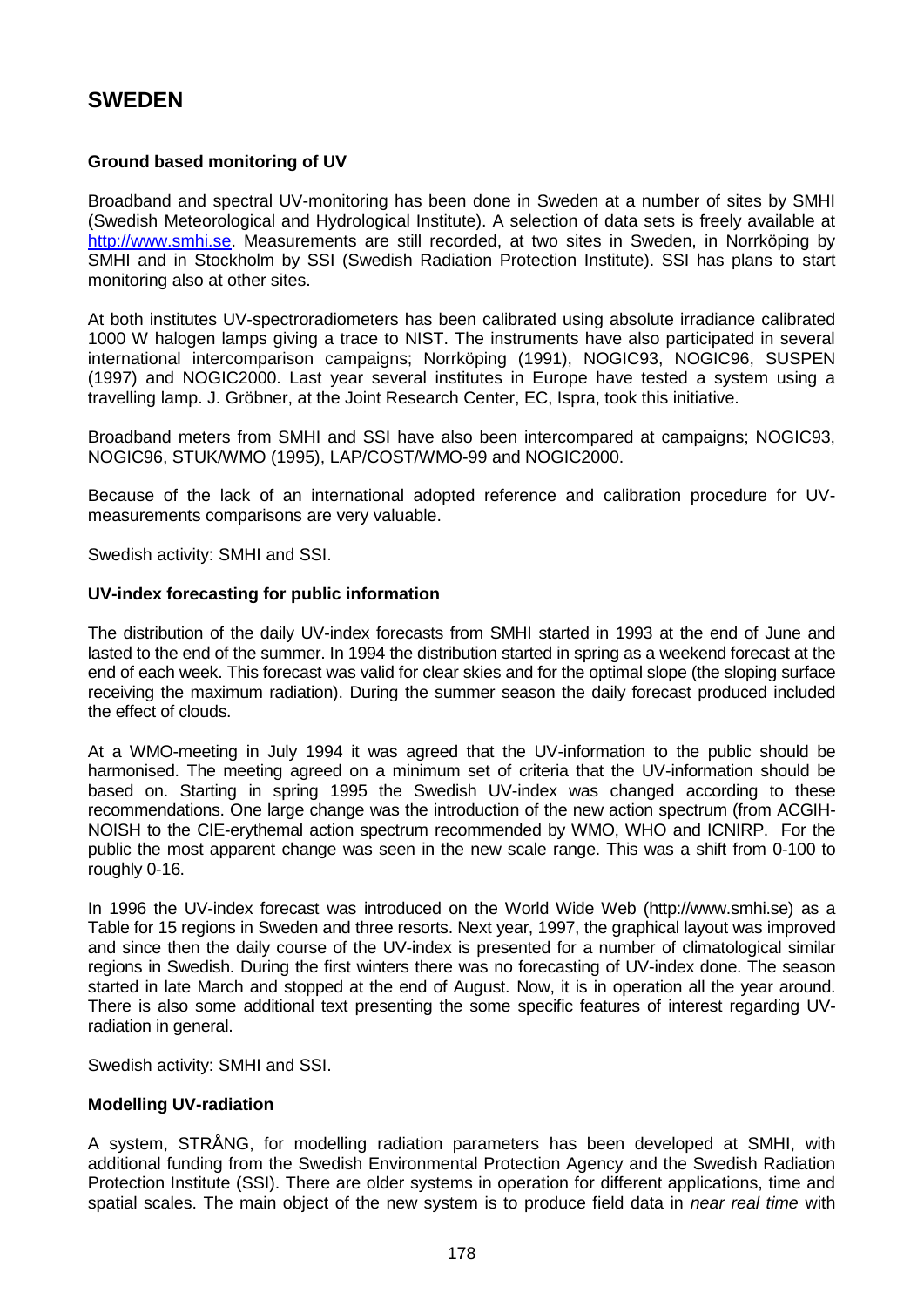hourly resolution. At the moment the following variables are considered: global irradiance, CIEweighted UV (Figure 1), photosynthetic active irradiance, direct solar irradiance and sunshine duration.



Figure 1. CIE-weighted UV-radiation for 2001 from STRÅNG.

The most important variable input fields for computing the UV are cloud parameters and the total ozone. The latter is retrieved from satellite data, when available, and the cloud data is available at relatively high resolution in an operational system Mesan (Mesoscale analysis), that is operated at SMHI. It compiles information from a number of sources including satellite and ground based stations. The Mesan set the practical limits of both the spatial (22km) and the temporal resolution (hourly). The core radiation model implemented into the system is SMARTS2 developed by Gueymard (1995). It covers the full solar spectrum.

Swedish activity: SMHI, Swedish Environmental Protection Agency and SSI.

## **Ground based monitoring of total ozone**

Daily monitoring is done at two sites in Sweden. The instruments Brewer and Dobson ozone spectrophotometers are regularly calibrated approximately at three years interval according to WMO-recommendations. Data are sent to the World Ozone and Ultraviolet radiation Data Centre (WOUDC) at MSC in Toronto, Canada, every month. Preliminary data are also sent to MSC (WOUDC) and to the WMO Ozone Mapping Centre, Thessaloniki, Greece for the production of near real-time maps. All total ozone data are available at WOUDC and at the web-site of SMHI (www.smhi.se). Beside of monitoring, efforts are mainly directed on quality assurance and on improving the observations at low solar elevations (focused sun observations), which is a challenge at high latitudes.

Swedish activity: SMHI on behalf of Swedish Environmental Protection Agency.